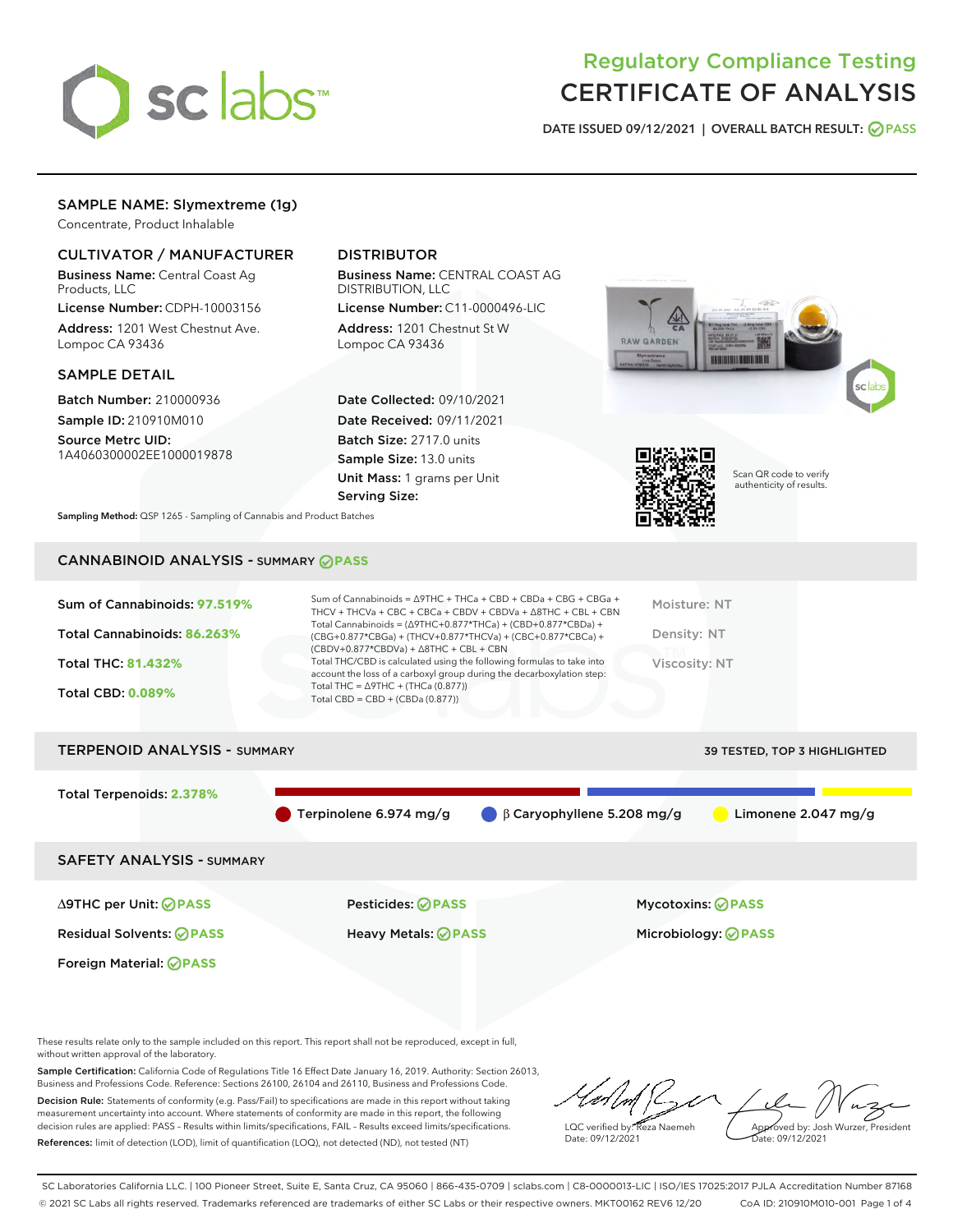



SLYMEXTREME (1G) | DATE ISSUED 09/12/2021 | OVERALL BATCH RESULT: @ PASS

#### CANNABINOID TEST RESULTS - 09/12/2021 2 PASS

Tested by high-performance liquid chromatography with diode-array detection (HPLC-DAD). **Method:** QSP 1157 - Analysis of Cannabinoids by HPLC-DAD

#### TOTAL CANNABINOIDS: **86.263%**

Total Cannabinoids (Total THC) + (Total CBD) + (Total CBG) + (Total THCV) + (Total CBC) + (Total CBDV) + ∆8THC + CBL + CBN

TOTAL THC: **81.432%** Total THC (∆9THC+0.877\*THCa)

TOTAL CBD: **0.089%**

Total CBD (CBD+0.877\*CBDa)

TOTAL CBG: 2.11% Total CBG (CBG+0.877\*CBGa)

TOTAL THCV: 1.518% Total THCV (THCV+0.877\*THCVa)

TOTAL CBC: 1.114% Total CBC (CBC+0.877\*CBCa)

TOTAL CBDV: ND Total CBDV (CBDV+0.877\*CBDVa)

| <b>COMPOUND</b>  | LOD/LOQ<br>(mg/g)          | <b>MEASUREMENT</b><br><b>UNCERTAINTY</b><br>(mg/g) | <b>RESULT</b><br>(mg/g) | <b>RESULT</b><br>(%) |
|------------------|----------------------------|----------------------------------------------------|-------------------------|----------------------|
| <b>THCa</b>      | 0.05/0.14                  | ±22.248                                            | 865.67                  | 86.567               |
| Δ9THC            | 0.06 / 0.26                | ±1.896                                             | 55.13                   | 5.513                |
| <b>CBGa</b>      | 0.1 / 0.2                  | ±1.09                                              | 20.9                    | 2.09                 |
| <b>THCVa</b>     | 0.07/0.20                  | ±0.744                                             | 15.60                   | 1.560                |
| <b>CBCa</b>      | 0.07 / 0.28                | ±0.571                                             | 11.68                   | 1.168                |
| <b>CBG</b>       | 0.06/0.19                  | ±0.110                                             | 2.79                    | 0.279                |
| <b>THCV</b>      | 0.1/0.2                    | ±0.07                                              | 1.5                     | 0.15                 |
| <b>CBDa</b>      | 0.02 / 0.19                | ±0.030                                             | 1.02                    | 0.102                |
| <b>CBC</b>       | 0.2 / 0.5                  | ±0.03                                              | 0.9                     | 0.09                 |
| $\triangle$ 8THC | 0.1 / 0.4                  | N/A                                                | <b>ND</b>               | <b>ND</b>            |
| <b>CBD</b>       | 0.07/0.29                  | N/A                                                | <b>ND</b>               | <b>ND</b>            |
| <b>CBDV</b>      | 0.04 / 0.15                | N/A                                                | <b>ND</b>               | <b>ND</b>            |
| <b>CBDVa</b>     | 0.03 / 0.53                | N/A                                                | <b>ND</b>               | <b>ND</b>            |
| <b>CBL</b>       | 0.06/0.24                  | N/A                                                | <b>ND</b>               | <b>ND</b>            |
| <b>CBN</b>       | 0.1 / 0.3                  | N/A                                                | <b>ND</b>               | <b>ND</b>            |
|                  | <b>SUM OF CANNABINOIDS</b> |                                                    | 975.19 mg/g             | 97.519%              |

#### **UNIT MASS: 1 grams per Unit**

| ∆9THC per Unit                        | 1120 per-package limit     | 55.13 mg/unit<br><b>PASS</b> |
|---------------------------------------|----------------------------|------------------------------|
| <b>Total THC per Unit</b>             |                            | 814.32 mg/unit               |
| <b>CBD</b> per Unit                   |                            | <b>ND</b>                    |
| <b>Total CBD per Unit</b>             |                            | $0.89$ mg/unit               |
| Sum of Cannabinoids<br>per Unit       |                            | 975.19 mg/unit               |
| <b>Total Cannabinoids</b><br>per Unit |                            | 862.63 mg/unit               |
| <b>MOISTURE TEST RESULT</b>           | <b>DENSITY TEST RESULT</b> | <b>VISCOSITY TEST RESULT</b> |

Not Tested

Not Tested

Not Tested

#### TERPENOID TEST RESULTS - 09/12/2021

Terpene analysis utilizing gas chromatography-flame ionization detection (GC-FID). **Method:** QSP 1192 - Analysis of Terpenoids by GC-FID

| <b>COMPOUND</b>         | LOD/LOQ<br>(mg/g) | <b>MEASUREMENT</b><br><b>UNCERTAINTY</b><br>(mg/g) | <b>RESULT</b><br>(mg/g)                         | <b>RESULT</b><br>$(\%)$ |
|-------------------------|-------------------|----------------------------------------------------|-------------------------------------------------|-------------------------|
| Terpinolene             | 0.008 / 0.026     | ±0.1430                                            | 6.974                                           | 0.6974                  |
| $\beta$ Caryophyllene   | 0.004 / 0.012     | ±0.1854                                            | 5.208                                           | 0.5208                  |
| Limonene                | 0.005 / 0.016     | ±0.0293                                            | 2.047                                           | 0.2047                  |
| $\alpha$ Humulene       | 0.009 / 0.029     | ±0.0538                                            | 1.677                                           | 0.1677                  |
| <b>Myrcene</b>          | 0.008 / 0.025     | ±0.0161                                            | 1.249                                           | 0.1249                  |
| Terpineol               | 0.016 / 0.055     | ±0.0549                                            | 0.894                                           | 0.0894                  |
| trans-β-Farnesene       | 0.008 / 0.025     | ±0.0307                                            | 0.866                                           | 0.0866                  |
| $\alpha$ Bisabolol      | 0.008 / 0.026     | ±0.0456                                            | 0.853                                           | 0.0853                  |
| Linalool                | 0.009 / 0.032     | ±0.0219                                            | 0.576                                           | 0.0576                  |
| Fenchol                 | 0.010 / 0.034     | ±0.0185                                            | 0.479                                           | 0.0479                  |
| $\beta$ Pinene          | 0.004 / 0.014     | ±0.0049                                            | 0.428                                           | 0.0428                  |
| Nerolidol               | 0.009 / 0.028     | ±0.0213                                            | 0.339                                           | 0.0339                  |
| $\gamma$ Terpinene      | 0.006 / 0.018     | ±0.0041                                            | 0.236                                           | 0.0236                  |
| Geraniol                | 0.002 / 0.007     | ±0.0100                                            | 0.227                                           | 0.0227                  |
| $\alpha$ Terpinene      | 0.005 / 0.017     | ±0.0032                                            | 0.213                                           | 0.0213                  |
| Caryophyllene<br>Oxide  | 0.010 / 0.033     | ±0.0097                                            | 0.211                                           | 0.0211                  |
| $\alpha$ Pinene         | 0.005 / 0.017     | ±0.0018                                            | 0.205                                           | 0.0205                  |
| $\alpha$ Phellandrene   | 0.006 / 0.020     | ±0.0022                                            | 0.161                                           | 0.0161                  |
| Sabinene                | 0.004 / 0.014     | ±0.0019                                            | 0.156                                           | 0.0156                  |
| <b>Borneol</b>          | 0.005 / 0.016     | ±0.0056                                            | 0.134                                           | 0.0134                  |
| 3 Carene                | 0.005 / 0.018     | ±0.0018                                            | 0.126                                           | 0.0126                  |
| Ocimene                 | 0.011 / 0.038     | ±0.0034                                            | 0.105                                           | 0.0105                  |
| Guaiol                  | 0.009 / 0.030     | ±0.0039                                            | 0.083                                           | 0.0083                  |
| Eucalyptol              | 0.006 / 0.018     | ±0.0020                                            | 0.080                                           | 0.0080                  |
| Sabinene Hydrate        | 0.006 / 0.022     | ±0.0029                                            | 0.074                                           | 0.0074                  |
| Valencene               | 0.009 / 0.030     | ±0.0050                                            | 0.072                                           | 0.0072                  |
| <b>Geranyl Acetate</b>  | 0.004 / 0.014     | ±0.0016                                            | 0.038                                           | 0.0038                  |
| Citronellol             | 0.003 / 0.010     | ±0.0017                                            | 0.034                                           | 0.0034                  |
| Camphene                | 0.005 / 0.015     | ±0.0003                                            | 0.023                                           | 0.0023                  |
| Nerol                   | 0.003 / 0.011     | ±0.0005                                            | 0.012                                           | 0.0012                  |
| p-Cymene                | 0.005 / 0.016     | N/A                                                | <loq< th=""><th><loq< th=""></loq<></th></loq<> | <loq< th=""></loq<>     |
| Fenchone                | 0.009 / 0.028     | N/A                                                | <loq< th=""><th><loq< th=""></loq<></th></loq<> | <loq< th=""></loq<>     |
| (-)-Isopulegol          | 0.005 / 0.016     | N/A                                                | ND                                              | ND                      |
| Camphor                 | 0.006 / 0.019     | N/A                                                | ND                                              | <b>ND</b>               |
| Isoborneol              | 0.004 / 0.012     | N/A                                                | ND                                              | ND                      |
| Menthol                 | 0.008 / 0.025     | N/A                                                | ND                                              | ND                      |
| $R-(+)$ -Pulegone       | 0.003 / 0.011     | N/A                                                | ND                                              | <b>ND</b>               |
| $\alpha$ Cedrene        | 0.005 / 0.016     | N/A                                                | ND                                              | ND                      |
| Cedrol                  | 0.008 / 0.027     | N/A                                                | ND                                              | <b>ND</b>               |
| <b>TOTAL TERPENOIDS</b> |                   |                                                    | 23.780 mg/g                                     | 2.378%                  |

SC Laboratories California LLC. | 100 Pioneer Street, Suite E, Santa Cruz, CA 95060 | 866-435-0709 | sclabs.com | C8-0000013-LIC | ISO/IES 17025:2017 PJLA Accreditation Number 87168 © 2021 SC Labs all rights reserved. Trademarks referenced are trademarks of either SC Labs or their respective owners. MKT00162 REV6 12/20 CoA ID: 210910M010-001 Page 2 of 4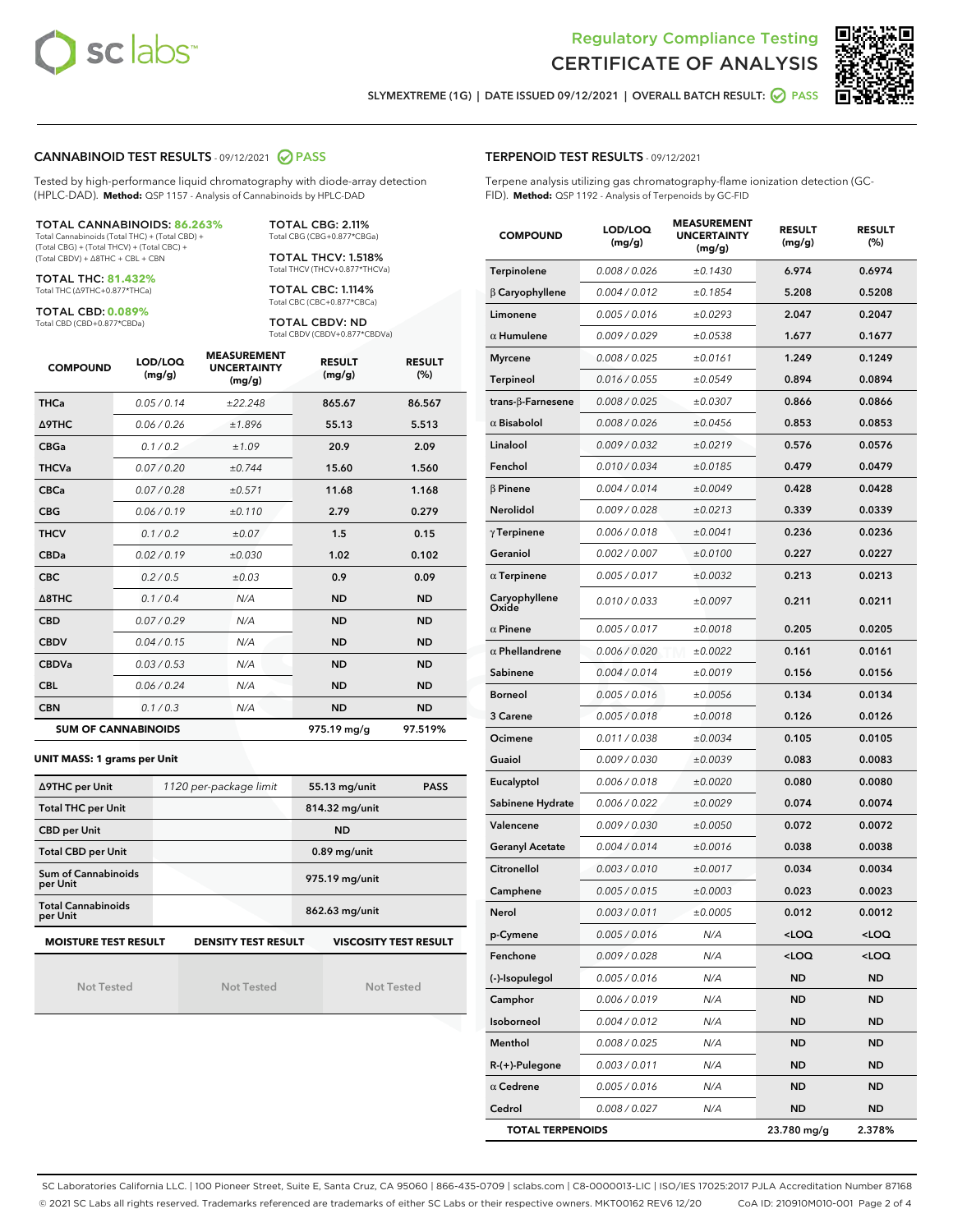



SLYMEXTREME (1G) | DATE ISSUED 09/12/2021 | OVERALL BATCH RESULT: 2 PASS

## CATEGORY 1 PESTICIDE TEST RESULTS - 09/12/2021 2 PASS

Pesticide and plant growth regulator analysis utilizing high-performance liquid chromatography-mass spectrometry (HPLC-MS) or gas chromatography-mass spectrometry (GC-MS). \*GC-MS utilized where indicated. **Method:** QSP 1212 - Analysis of Pesticides and Mycotoxins by LC-MS or QSP 1213 - Analysis of Pesticides by GC-MS

| <b>COMPOUND</b>             | LOD/LOQ<br>$(\mu g/g)$ | <b>ACTION</b><br><b>LIMIT</b><br>$(\mu g/g)$ | <b>MEASUREMENT</b><br><b>UNCERTAINTY</b><br>$(\mu g/g)$ | <b>RESULT</b><br>$(\mu g/g)$ | <b>RESULT</b> |
|-----------------------------|------------------------|----------------------------------------------|---------------------------------------------------------|------------------------------|---------------|
| Aldicarb                    | 0.03/0.08              | $>$ LOD                                      | N/A                                                     | <b>ND</b>                    | <b>PASS</b>   |
| Carbofuran                  | 0.02 / 0.05            | $\ge$ LOD                                    | N/A                                                     | <b>ND</b>                    | <b>PASS</b>   |
| Chlordane*                  | 0.03 / 0.08            | $\ge$ LOD                                    | N/A                                                     | <b>ND</b>                    | <b>PASS</b>   |
| Chlorfenapyr*               | 0.03/0.10              | $\ge$ LOD                                    | N/A                                                     | <b>ND</b>                    | <b>PASS</b>   |
| Chlorpyrifos                | 0.02 / 0.06            | $\ge$ LOD                                    | N/A                                                     | <b>ND</b>                    | <b>PASS</b>   |
| Coumaphos                   | 0.02 / 0.07            | $\ge$ LOD                                    | N/A                                                     | <b>ND</b>                    | <b>PASS</b>   |
| Daminozide                  | 0.02/0.07              | $>$ LOD                                      | N/A                                                     | <b>ND</b>                    | <b>PASS</b>   |
| <b>DDVP</b><br>(Dichlorvos) | 0.03/0.09              | $\ge$ LOD                                    | N/A                                                     | <b>ND</b>                    | <b>PASS</b>   |
| <b>Dimethoate</b>           | 0.03/0.08              | $\ge$ LOD                                    | N/A                                                     | <b>ND</b>                    | <b>PASS</b>   |
| Ethoprop(hos)               | 0.03/0.10              | $\ge$ LOD                                    | N/A                                                     | <b>ND</b>                    | <b>PASS</b>   |
| Etofenprox                  | 0.02 / 0.06            | $\ge$ LOD                                    | N/A                                                     | <b>ND</b>                    | <b>PASS</b>   |
| Fenoxycarb                  | 0.03/0.08              | $\ge$ LOD                                    | N/A                                                     | <b>ND</b>                    | <b>PASS</b>   |
| Fipronil                    | 0.03/0.08              | $\ge$ LOD                                    | N/A                                                     | <b>ND</b>                    | <b>PASS</b>   |
| Imazalil                    | 0.02 / 0.06            | $>$ LOD                                      | N/A                                                     | <b>ND</b>                    | <b>PASS</b>   |
| Methiocarb                  | 0.02 / 0.07            | $>$ LOD                                      | N/A                                                     | <b>ND</b>                    | <b>PASS</b>   |
| Methyl<br>parathion         | 0.03/0.10              | $>$ LOD                                      | N/A                                                     | <b>ND</b>                    | <b>PASS</b>   |
| <b>Mevinphos</b>            | 0.03/0.09              | $\ge$ LOD                                    | N/A                                                     | <b>ND</b>                    | <b>PASS</b>   |
| Paclobutrazol               | 0.02 / 0.05            | $>$ LOD                                      | N/A                                                     | <b>ND</b>                    | <b>PASS</b>   |
| Propoxur                    | 0.03/0.09              | $\ge$ LOD                                    | N/A                                                     | <b>ND</b>                    | <b>PASS</b>   |
| Spiroxamine                 | 0.03 / 0.08            | $\ge$ LOD                                    | N/A                                                     | <b>ND</b>                    | <b>PASS</b>   |
| Thiacloprid                 | 0.03/0.10              | $\ge$ LOD                                    | N/A                                                     | <b>ND</b>                    | <b>PASS</b>   |

#### CATEGORY 2 PESTICIDE TEST RESULTS - 09/12/2021 @ PASS

| <b>COMPOUND</b>          | LOD/LOO<br>$(\mu g/g)$ | <b>ACTION</b><br>LIMIT<br>$(\mu g/g)$ | <b>MEASUREMENT</b><br><b>UNCERTAINTY</b><br>$(\mu g/g)$ | <b>RESULT</b><br>$(\mu g/g)$ | <b>RESULT</b> |  |
|--------------------------|------------------------|---------------------------------------|---------------------------------------------------------|------------------------------|---------------|--|
| Abamectin                | 0.03/0.10              | 0.1                                   | N/A                                                     | <b>ND</b>                    | <b>PASS</b>   |  |
| Acephate                 | 0.02/0.07              | 0.1                                   | N/A                                                     | <b>ND</b>                    | <b>PASS</b>   |  |
| Acequinocyl              | 0.02/0.07              | 0.1                                   | N/A                                                     | <b>ND</b>                    | <b>PASS</b>   |  |
| Acetamiprid              | 0.02/0.05              | 0.1                                   | N/A                                                     | <b>ND</b>                    | <b>PASS</b>   |  |
| Azoxystrobin             | 0.02/0.07              | 0.1                                   | N/A                                                     | <b>ND</b>                    | <b>PASS</b>   |  |
| <b>Bifenazate</b>        | 0.01 / 0.04            | 0.1                                   | N/A                                                     | <b>ND</b>                    | <b>PASS</b>   |  |
| <b>Bifenthrin</b>        | 0.02/0.05              | 3                                     | N/A                                                     | <b>ND</b>                    | <b>PASS</b>   |  |
| <b>Boscalid</b>          | 0.03/0.09              | 0.1                                   | N/A                                                     | <b>ND</b>                    | <b>PASS</b>   |  |
| Captan                   | 0.19/0.57              | 0.7                                   | N/A                                                     | <b>ND</b>                    | <b>PASS</b>   |  |
| Carbaryl                 | 0.02/0.06              | 0.5                                   | N/A                                                     | <b>ND</b>                    | <b>PASS</b>   |  |
| Chlorantranilip-<br>role | 0.04/0.12              | 10                                    | N/A                                                     | <b>ND</b>                    | <b>PASS</b>   |  |
| Clofentezine             | 0.03/0.09              | 0.1                                   | N/A                                                     | <b>ND</b>                    | <b>PASS</b>   |  |

## CATEGORY 2 PESTICIDE TEST RESULTS - 09/12/2021 continued

| <b>COMPOUND</b>               | LOD/LOQ<br>(µg/g) | <b>ACTION</b><br><b>LIMIT</b><br>$(\mu g/g)$ | <b>MEASUREMENT</b><br><b>UNCERTAINTY</b><br>$(\mu g/g)$ | <b>RESULT</b><br>(µg/g) | <b>RESULT</b> |
|-------------------------------|-------------------|----------------------------------------------|---------------------------------------------------------|-------------------------|---------------|
| Cyfluthrin                    | 0.12 / 0.38       | $\overline{c}$                               | N/A                                                     | <b>ND</b>               | <b>PASS</b>   |
| Cypermethrin                  | 0.11 / 0.32       | 1                                            | N/A                                                     | ND                      | <b>PASS</b>   |
| Diazinon                      | 0.02 / 0.05       | 0.1                                          | N/A                                                     | ND                      | <b>PASS</b>   |
| Dimethomorph                  | 0.03 / 0.09       | 2                                            | N/A                                                     | ND                      | <b>PASS</b>   |
| Etoxazole                     | 0.02 / 0.06       | 0.1                                          | N/A                                                     | <b>ND</b>               | <b>PASS</b>   |
| Fenhexamid                    | 0.03 / 0.09       | 0.1                                          | N/A                                                     | <b>ND</b>               | <b>PASS</b>   |
| Fenpyroximate                 | 0.02 / 0.06       | 0.1                                          | N/A                                                     | ND                      | <b>PASS</b>   |
| Flonicamid                    | 0.03 / 0.10       | 0.1                                          | N/A                                                     | ND                      | <b>PASS</b>   |
| Fludioxonil                   | 0.03 / 0.10       | 0.1                                          | N/A                                                     | <b>ND</b>               | <b>PASS</b>   |
| Hexythiazox                   | 0.02 / 0.07       | 0.1                                          | N/A                                                     | ND                      | <b>PASS</b>   |
| Imidacloprid                  | 0.04 / 0.11       | 5                                            | N/A                                                     | ND                      | <b>PASS</b>   |
| Kresoxim-methyl               | 0.02 / 0.07       | 0.1                                          | N/A                                                     | <b>ND</b>               | <b>PASS</b>   |
| <b>Malathion</b>              | 0.03 / 0.09       | 0.5                                          | N/A                                                     | ND                      | <b>PASS</b>   |
| Metalaxyl                     | 0.02 / 0.07       | $\overline{c}$                               | N/A                                                     | ND                      | <b>PASS</b>   |
| Methomyl                      | 0.03 / 0.10       | 1                                            | N/A                                                     | <b>ND</b>               | <b>PASS</b>   |
| Myclobutanil                  | 0.03 / 0.09       | 0.1                                          | N/A                                                     | ND                      | <b>PASS</b>   |
| Naled                         | 0.02 / 0.07       | 0.1                                          | N/A                                                     | ND                      | <b>PASS</b>   |
| Oxamyl                        | 0.04 / 0.11       | 0.5                                          | N/A                                                     | ND                      | <b>PASS</b>   |
| Pentachloronitro-<br>benzene* | 0.03 / 0.09       | 0.1                                          | N/A                                                     | ND                      | <b>PASS</b>   |
| Permethrin                    | 0.04 / 0.12       | 0.5                                          | N/A                                                     | <b>ND</b>               | <b>PASS</b>   |
| Phosmet                       | 0.03 / 0.10       | 0.1                                          | N/A                                                     | <b>ND</b>               | <b>PASS</b>   |
| Piperonylbu-<br>toxide        | 0.02 / 0.07       | 3                                            | N/A                                                     | ND                      | <b>PASS</b>   |
| Prallethrin                   | 0.03 / 0.08       | 0.1                                          | N/A                                                     | <b>ND</b>               | <b>PASS</b>   |
| Propiconazole                 | 0.02 / 0.07       | 0.1                                          | N/A                                                     | ND                      | <b>PASS</b>   |
| Pyrethrins                    | 0.04 / 0.12       | 0.5                                          | N/A                                                     | ND                      | <b>PASS</b>   |
| Pyridaben                     | 0.02 / 0.07       | 0.1                                          | N/A                                                     | ND                      | <b>PASS</b>   |
| Spinetoram                    | 0.02 / 0.07       | 0.1                                          | N/A                                                     | ND                      | <b>PASS</b>   |
| Spinosad                      | 0.02 / 0.07       | 0.1                                          | N/A                                                     | ND                      | <b>PASS</b>   |
| Spiromesifen                  | 0.02 / 0.05       | 0.1                                          | N/A                                                     | <b>ND</b>               | <b>PASS</b>   |
| Spirotetramat                 | 0.02 / 0.06       | 0.1                                          | N/A                                                     | ND                      | <b>PASS</b>   |
| Tebuconazole                  | 0.02 / 0.07       | 0.1                                          | N/A                                                     | ND                      | <b>PASS</b>   |
| Thiamethoxam                  | 0.03 / 0.10       | 5                                            | N/A                                                     | <b>ND</b>               | <b>PASS</b>   |
| Trifloxystrobin               | 0.03 / 0.08       | 0.1                                          | N/A                                                     | <b>ND</b>               | <b>PASS</b>   |

SC Laboratories California LLC. | 100 Pioneer Street, Suite E, Santa Cruz, CA 95060 | 866-435-0709 | sclabs.com | C8-0000013-LIC | ISO/IES 17025:2017 PJLA Accreditation Number 87168 © 2021 SC Labs all rights reserved. Trademarks referenced are trademarks of either SC Labs or their respective owners. MKT00162 REV6 12/20 CoA ID: 210910M010-001 Page 3 of 4